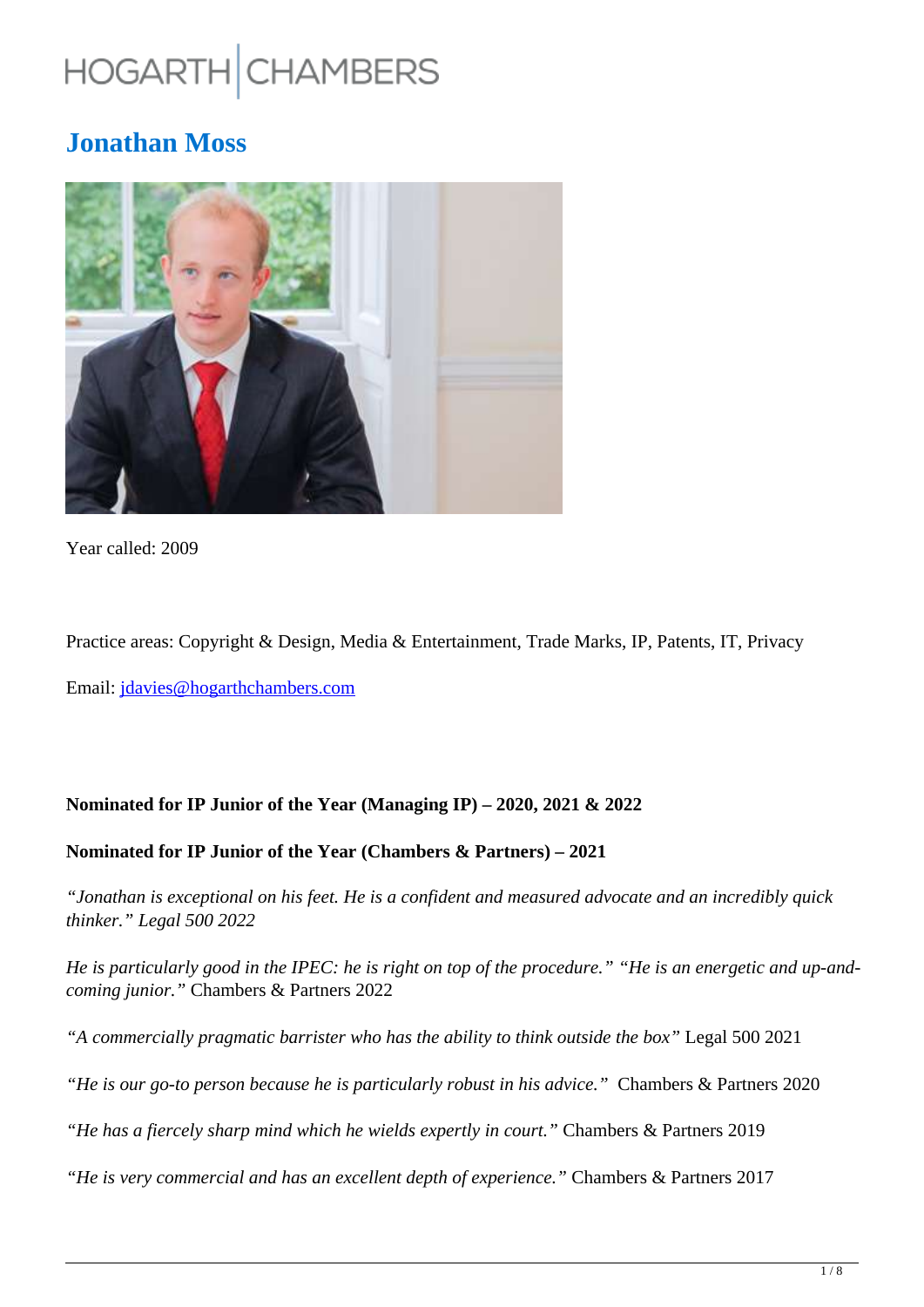*"He's a brilliant junior. If you want a pleading done, you know he'll do a tip-top job out of proportion to his level of call."* Chambers & Partners 2015

# **Profile**

Prior to coming to the Bar, Jonathan gained joint honours in Chemistry and Law at the University of Bristol. He then undertook an LL.M (Distinction) at Georgetown University in Washington DC focusing on US Intellectual Property, Antitrust and Private International Law. During his studies Jonathan was awarded the highest overall mark in Law, as well as prizes for finishing first in Intellectual Property, Private International Law, Advanced Contract and Tort.

After successfully passing the New York Bar exam in 2007 he worked for 2 years as a US Attorney at the US firm Mayer Brown. Whilst there he worked in the Intellectual Property group and spent time seconded to Rentokil Initial PLC and Sega (Europe) Ltd. Whilst on secondment in-house he was exposed to a wide range of general commercial and intellectual property law matters.

Shortly after accepting tenancy at Hogarth, Jonathan spent 5 months with Powell Gilbert LLP where he worked on a number of cases, but primarily on the Apple v HTC smartphone litigation.

Due to his dual US/UK qualification, Jonathan has a significant cross-border practice in matters where there is an overlap between US and UK law. He also specialises in jurisdiction and conflict of laws matters relating to IP. Jonathan has acted as one of the barristers representing the claimants in the phone-hacking litigation against the News of the World and the Mirror Group.

In 2012 Jonathan was awarded the AIPPI UK prize for best young contributor for his work in relation to the harmonisation of design laws. In 2014 he was appointed to the AIPPI UK Council. He is a standing member of AIPPI International's IP and the Internet Committee as well as the Amicus Committee.

In 2013 Jonathan acted as the UK Rapporteur to the International League on Competition Law, reporting on the crossover between Competition and IP laws.

In 2021 Jonathan was appointed as the most junior member of the Treasury A Panel to advise on IP and Commercial matters, having previously been on the B Panel (2019) and C Panel (2014). His most notable government case was appearing on behalf of the UK government in the CJEU in *Cofemel*.

During the London Olympics Jonathan was selected to advise LOCOG on Intellectual Property and Brand Management matters and was seconded in-house during the Games.

# **Directory & Testimonial Quotes**

**Legal 500 2022**

**Intellectual Property:** *"Jonathan is exceptional on his feet. He is a confident and measured advocate and an incredibly quick thinker."*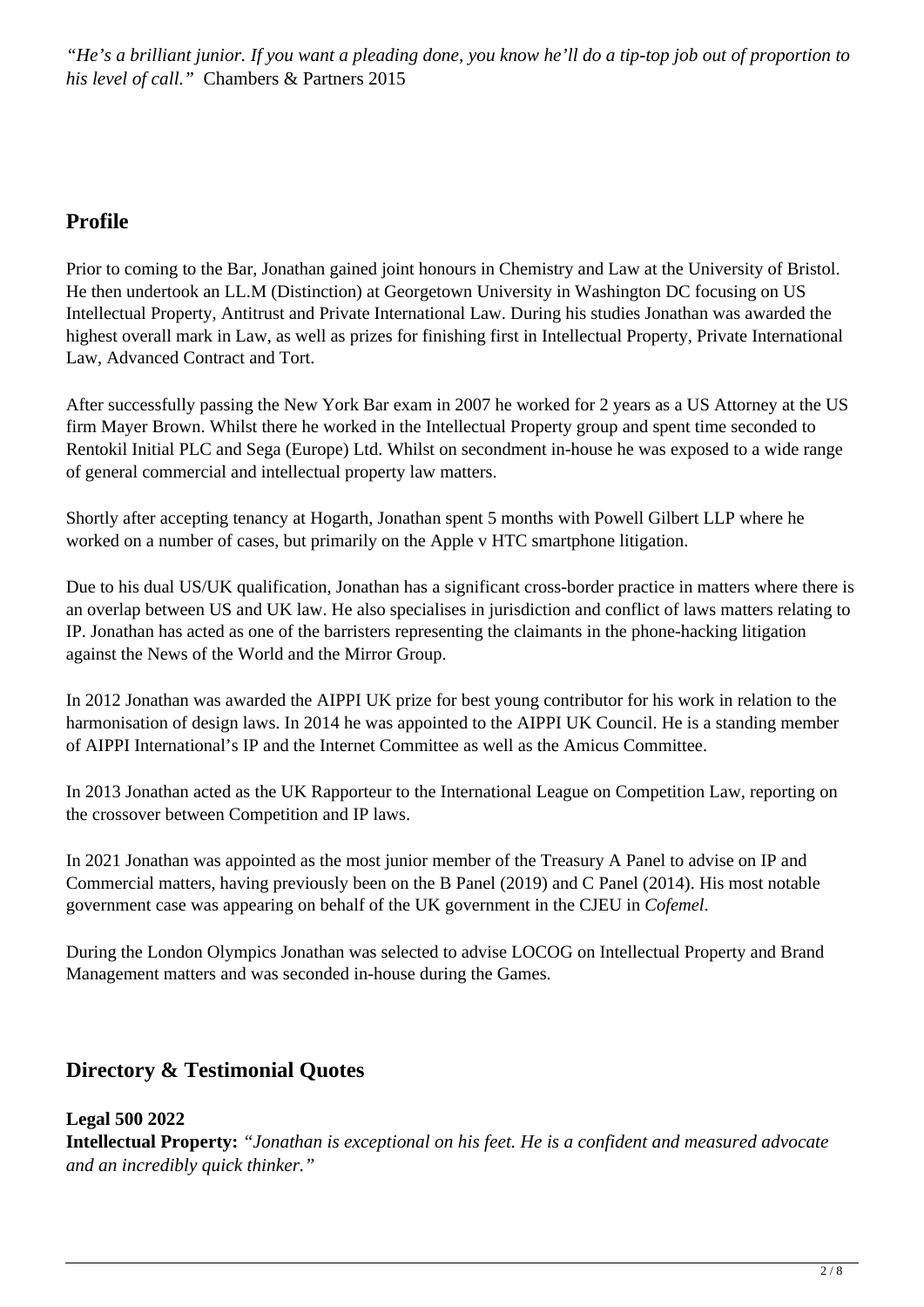## **Chambers & Partners 2022**

**Intellectual Property:** *"He is particularly good in the IPEC: he is right on top of the procedure." "He is an energetic and up-and-coming junior."*

**Legal 500 2021 Intellectual Property:** *"Very personable and well informed"* **Media and Entertainment:** *"A commercially pragmatic barrister who has the ability to think outside the box"*

#### **Chambers & Partners 2020**

**Intellectual Property:** *"He engages well with the subject matter and is keen to look for commercial solutions: he has a good eye for where the heart of the case lies." "He is our go-to person because he is particularly robust in his advice."* 

**Legal 500 2020 Intellectual Property:** *"A thoughtful barrister, he is responsive and easy to work with.*"

**Chambers & Partners 2019 Intellectual Property:** ?*"Exceptional on his feet." "He has a fiercely sharp mind which he wields expertly in court."*

**Chambers & Partners 2018 Intellectual Property:** *"He is a confident and measured advocate, and an incredibly quick thinker."* 

**Chambers & Partners 2017 ?Intellectual Property:** *"He is always very helpful and pragmatic in the advice he gives." "He is very commercial and has an excellent depth of experience."* 

**Chambers & Partners 2016** *?***Intellectual Property:** *"He has been enthusiastic and commercial in his advice, is clearly extremely bright and has strategic vision." "A terrific advocate."*

#### **Chambers & Partners 2015**

?**Intellectual Property:** *"He's a brilliant junior. If you want a pleading done, you know he'll do a tiptop job out of proportion to his level of call."*

*"Jonathan Moss has a broad practice which includes chancery and commercial contracts work in addition to IP. He is strongly recommended for his command of trade mark and design infringement matters."*

#### **Career**

Jonathan specialises in Intellectual Property but his practice encompasses broader aspects of Commercial Law, particularly those with a technical component such as large software disputes. His experience includes patent litigation (UK and EPO), trade marks, passing off, copyright, design right, confidential information,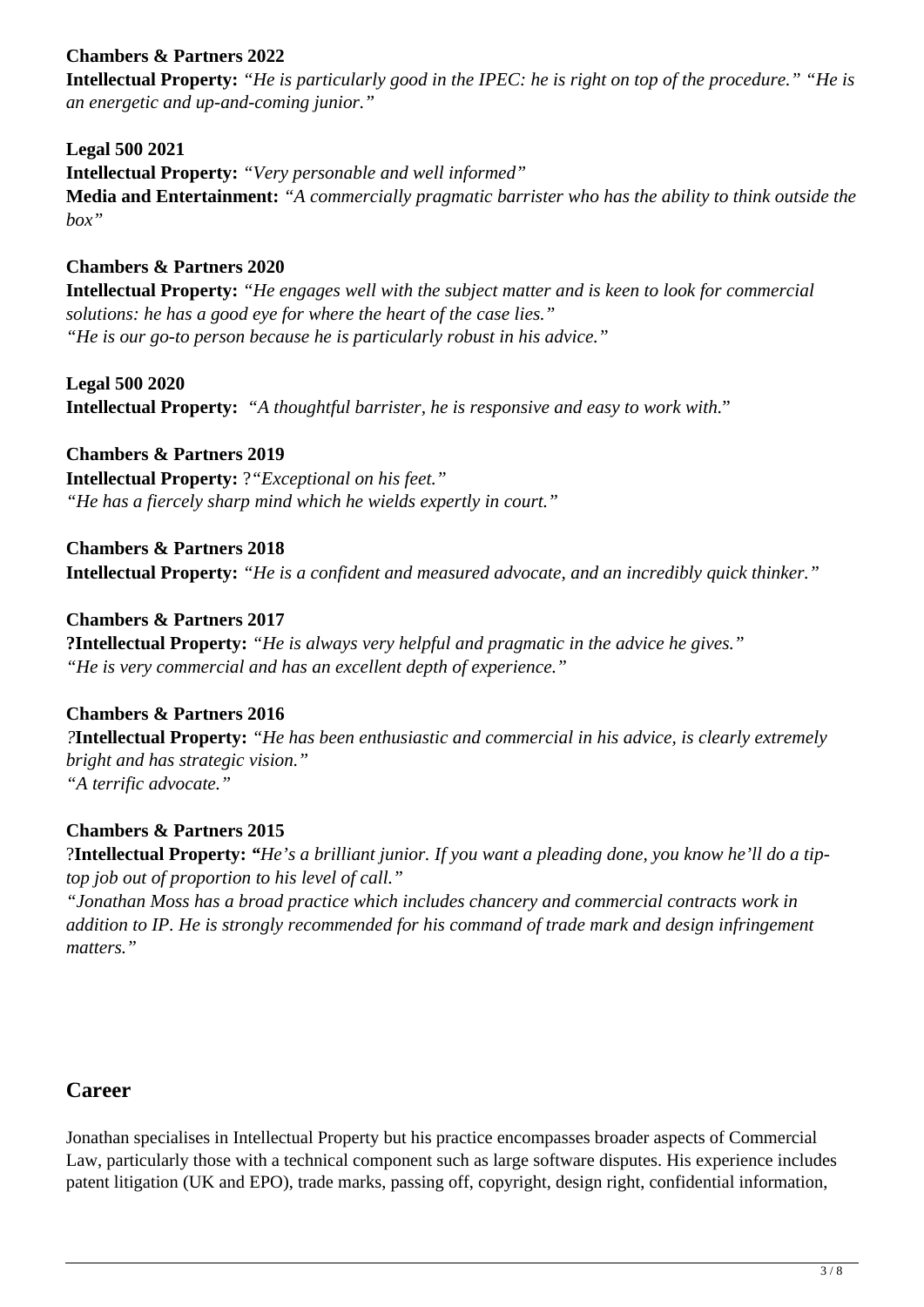defamation, privacy and general contractual. He has also been involved in a significant number of *ex parte* search orders and freezing injunctions.

Jonathan regularly appears in the High Court, in the Intellectual Property Enterprise Court, the Court of Appeal and the Trade Mark Registry. In commercial matters Jonathan has appeared in the Mercantile Court and in the Commercial Court. Jonathan has also appeared as sole advocate numerous times in the General Court and the Court of Justice. He is also one of the only advocates to have ever appeared in an oral hearing at the EUIPO.

Since 2016 Jonathan has taught design law at Oxford University on their Diploma in Intellectual Property Law. Previously Jonathan has been a guest lecturer at the University of Strasbourg where he taught UK patent litigation, and also at UCL and Kings College where he taught on their joint LL.M program in IP. He also lectures for CIPA on their Basic Litigation Skills Course and on their Patent Attorney Litigation Course.

Jonathan has been a contributing author to the following books: Law of Remedies (2019, edited by Franz Hoffman), Copinger and Skone James on Copyright (2016), Antitrust in Groceries Sector & Liability Issues in Relation to Corporate Social Responsibility (2015, edited Pierre Kobel) and The Trade Marks Handbook. He has contributed articles to the CIPA Journal and the Journal of Intellectual Property Law and Practice.

He is currently writing a book on Damages and Remedies in Intellectual Property Law.

Jonathan is regularly asked to give talks and seminars on a wide range of IP and international IP matters and has been invited to speak at various conferences throughout the UK as well as international conferences in Sydney, Nuremburg, Hamburg, Milan and Washington DC.

#### **Cases**

**Notable reported cases that Jonathan has been involved in include the following. Numerous other cases settled on confidential terms.**

#### **Jurisdiction**

**AMS Neve Ltd v Heritage Audio S.L. & Anor. [2016] EWHC 2563 (IPEC), [2018] EWCA Civ 86, (C-172/18)** – The leading decision of the Court of Justice on jurisdiction for online trade mark infringement relating to targeting of advertisements and offer to sale made on the internet.

**AJA Registers Ltd v AJA Europe Ltd [2020] EWHC 883** – Jurisdiction challenge involving a stay under the Arbitration Act 1996 and the interaction with IP jurisdictional statutes.

**Black and Decker v Dvize BV [2017] EWHC 3387 (Ch) – Jurisdiction case in relation to the court's** jurisdiction for interim measures and EU trade mark infringement.

Horsham Nutraceuticals Ltd v Manna Pro Products LLC [2019] EWHC 1935 (Ch) – Jurisdiction dispute in relation to declarations of invalidity and counterclaims under the EU Trade Mark Regulation.

Poul Chang Metal Industry Co Ltd v Bailcast Ltd [2018] EWHC 3432 (Ch) – Application of Articles 29 and 30 of the Brussels Recast Regulation to a claim brought under the Community Designs Regulation.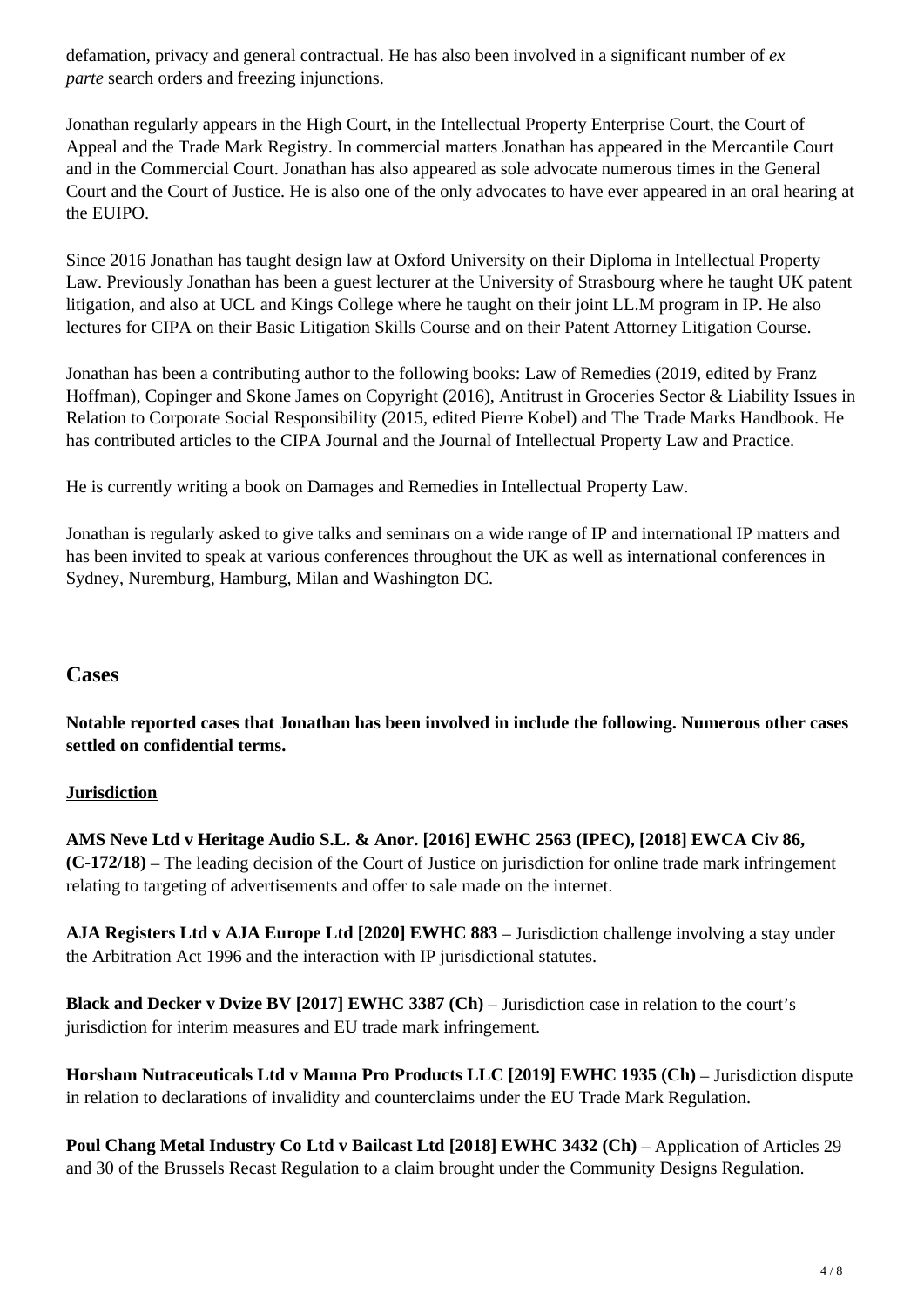#### **Patents**

**Rockwool International v Knauf Insulation Limited [2020] EWHC 1068** – High Court appeal in relation to a patent revocation action in relation to mineral wool binders.

**Icescape Ltd v Ice-World International BV [2017] EWHC 42 (Pat), [2018] EWCA Civ 2219** – Court of Appeal case involving the validity and infringement of a patent relating to mobile ice rinks. The case was also one of the first to consider the application of the doctrine of equivalents.

Warner-Lambert Co LLC v Generics (UK) Ltd (t/a Mylan) [2015] EWHC 2548 (Pat) – Patent infringement action in relation to the second medical use of the drug pregabalin.

**Zircotec IP v TWI [2017] EWHC 1075 (Ch) – Appeal in relation to revoke for lack of novelty a patent** relating to a method of coating articles that had a surface made of or containing organic material.

**Wirth v Fridgeland** – A patent infringement and threats action case with regard to refrigeration mechanisms.

**Apple v HTC [2012] EWHC 1789 (Pat)** – Patent trial involving four patents owned by Apple that relate to smartphones and touch screen technology.

**Datacard v Eagle Technologies [2011] EWHC 244 (Pat) – Patent and trade mark case over the sale of third** party printer ink cartridges.

#### **Copyright and Designs**

**Crypto Open Patent Alliance v Wright [2021] EWHC 3440** – Acting for COPA in relation to worldwide declarations regarding Craig Wright's claims to be Satoshi Nakamoto, the pseudonymous creator of Bitcoin

**Cofemel v G-Star Raw CV (C-683/17)** – Appeared in the CJEU on behalf of the UK government in a reference from Portugal relating to the interaction between copyright and design protection.

**PMS International Group PLC v Magmatic [2016] UKSC 12 – The landmark appeal case in the Supreme** Court on Registered Community Designs. Case relates to the iconic ride on Trunki suitcase.

**Neptune (Europe) Ltd v Devol Kitchens Ltd [2017] EWHC 2172 (Pat)** – Registered and unregistered design right case relating to the design of bespoke kitchens.

**Mei Fields Designs Ltd v Saffron Cards and Gifts Ltd [2018] EWHC 1332 (IPEC)** – Copyright and breach of contract case relating to greetings cards.

**Lucasfilm v Ainsworth [2011] UKSC 39** – The leading copyright case in the Supreme Court on whether or not a Star Wars Stormtrooper outfit was a sculpture. The case also decided that US copyright claims could be heard in the English courts.

Whitby Specialist Vehicles v Yorkshire Specialist Vehicles [2014] EWHC 4242 (Pat) – High Court decision dealing with Community registered and UK unregistered designs, as well as issues of malicious falsehood and threats.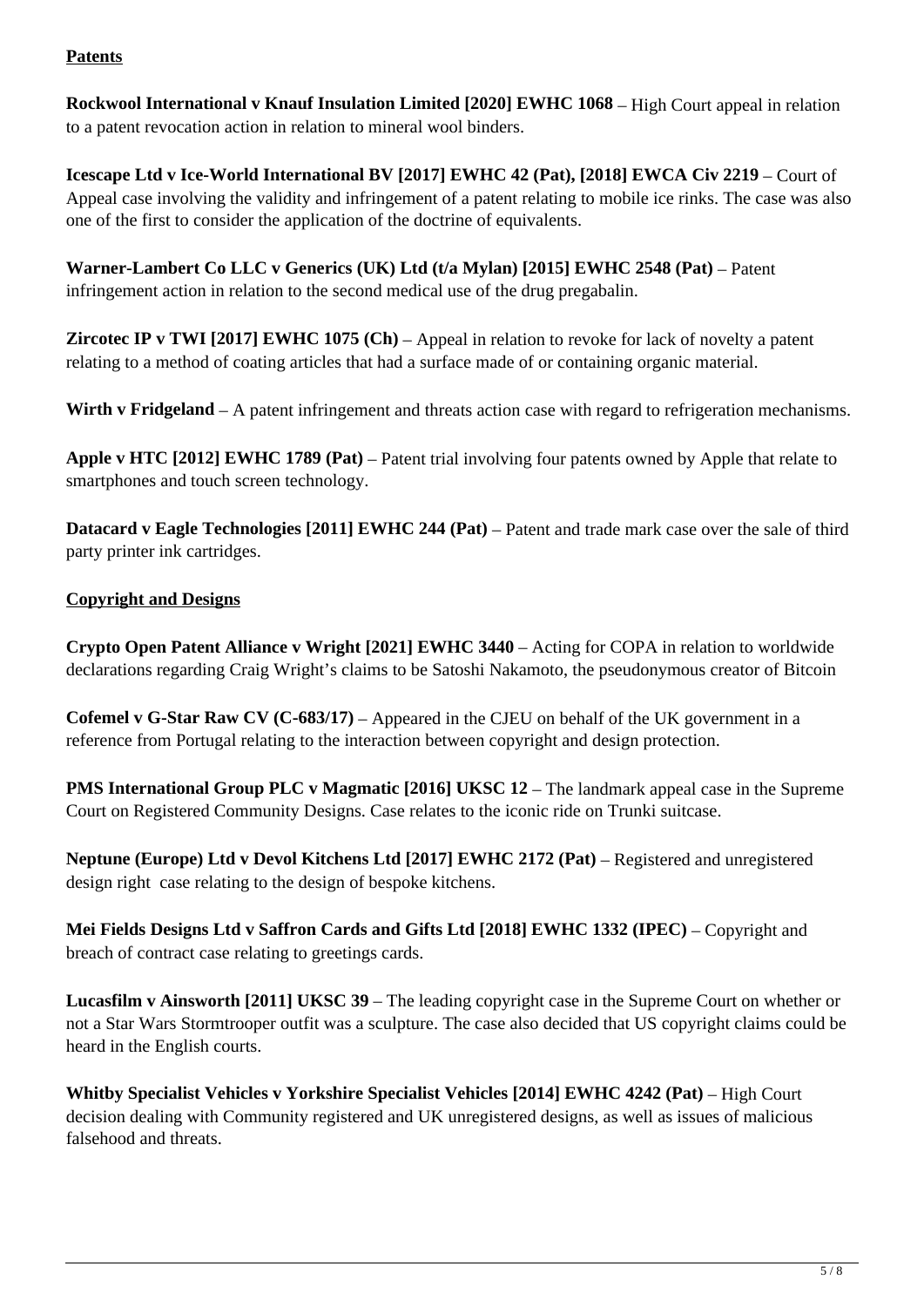**Temple Island v New English Teas [2012] EWPCC 1 – Copyright infringement in photographs of the well**known red London bus going over Westminster Bridge.

#### **Trade Marks and Passing Off**

**DC Comics v Unilever Global IP [2022] EWHC 434** – Acted for DC Comics in a dispute over the Wonder Woman trade mark and goodwill.

**Swatch v Apple [2021] EWHC 719** – Acted for Swatch in a case about whether parody could amount to bad faith registration of a trade mark.

**Exoro v Under Armour Inc [2021] 1 WLUK 641** – Acted for Under Armour in relation to an appeal about the registration of a logo mark which was similar to the iconic Under Armour sign.

Hasbro v EUIPO T-663/19 – Acted for Hasbro in the leading General Court decision on bad faith and evergreening of trade marks relating to the well-known Monopoly board game trade mark.

**Natural Instinct v Natures Menu [2020] EWHC 617** – Acted for the successful claimant in trade mark and passing off dispute in relation to dog food.

**Timothy Langdell v (1) IPO (2) Government Legal Department (3) Geoffrey Hobbs QC (unreported)** – Instructed by the three Defendants to defend them against a claim to overturn a decision of Geoffrey Hobbs QC sitting as an appointed person. Also instructed on a parallel judicial review claim brought by Mr Langdell against the same defendants.

#### **Hasbro v Kreativni Dogadaji d.o.o. R 1849/2017-2,** –

Caspian Pizza Ltd v. Shah & Anor. [2015] EWHC 3567 (IPEC), [2017] EWCA Civ 1874 – A trade mark, passing off and franchise dispute over the franchise known as 'Caspian Pizza'.

**Bhayani v Taylor Bracewell LLP [2016] EWHC 3360 (IPEC) – Breach of contract and passing off action** in relation to the ability of a solicitor to own goodwill.

**Apple Inc v Arcadia Trading Limited [2017] EWHC 440 (Ch)** – A revocation action against Apple's IWATCH trade mark.

**Arsenal Football Club Plc v Reed [2014] EWHC 781 (Ch) – Contempt of court case in relation to breaches** of a settlement agreement for trade mark infringement relating to the sale of football merchandise.

**Fage UK Ltd v Chobani UK Ltd [2013] EWHC 630 (Ch) – Passing off case in relation to the use of the** term 'Greek Yoghurt'.

**Healey Sports Cars Switzerland Ltd v Jensen Cars Ltd (BL 0/488/12) – Revocation of five trade marks for** non-use in relation to the historic Jensen-Interceptor car brand.

#### **Software and Breach of Contract**

**VDocs International v VST Enterprises** – Breach of contract case in relation to the provision of software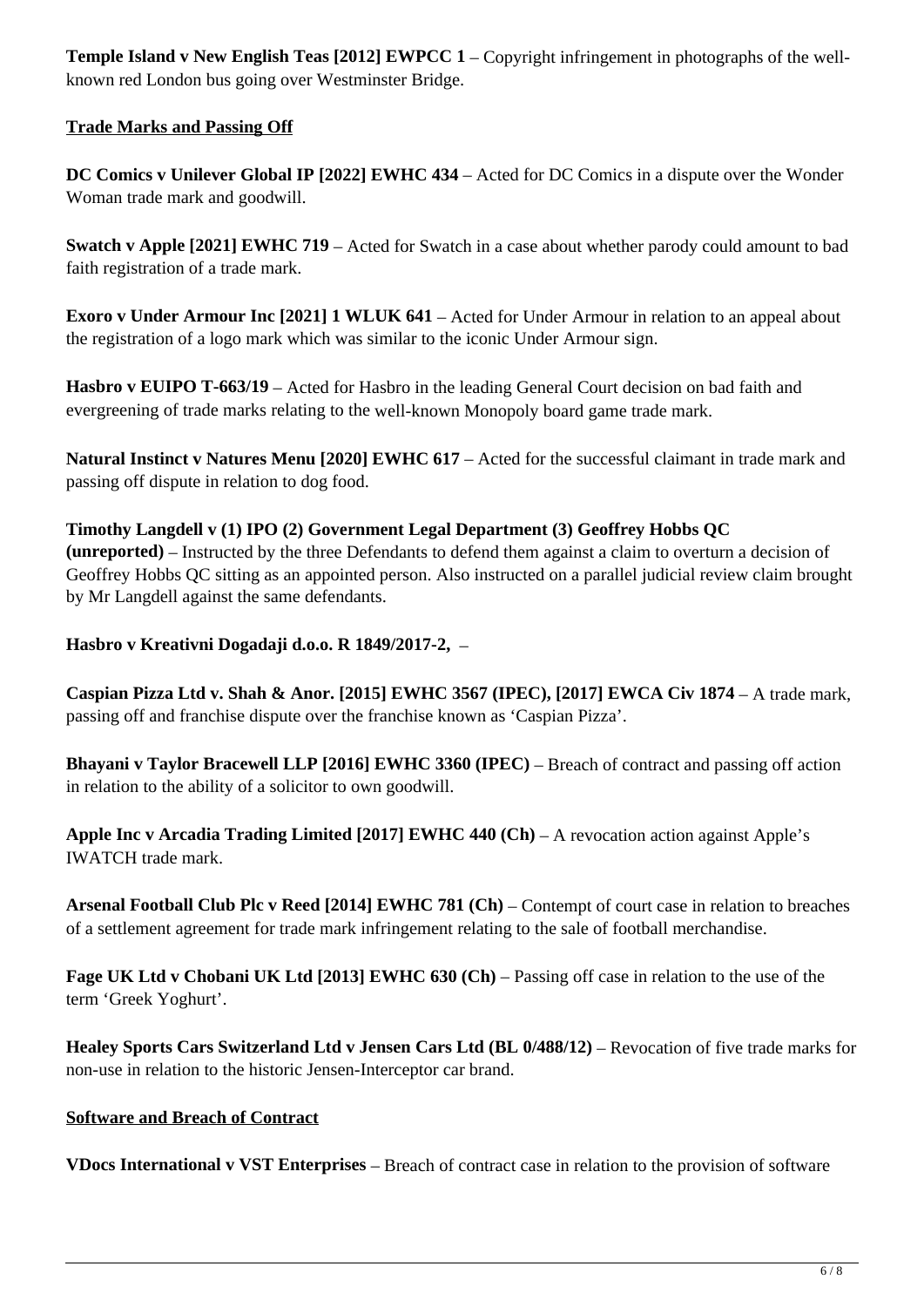licences and development.

**Noel Starbuck v. Patsystems (UK) ltd [2017] EWHC 397 (IPEC)** – A case relating to issues regarding ownership and infringement of software for use in a financial trading system.

**Credit Suisse AG v Aviation Aircraft & Equipment Leasing [2013] EWCA Civ 1169 – Dispute in relation** to contractual mechanisms in an aircraft financing agreement and decision on the scope of pleadings in contract matters.

#### **Breach of Confidence and Privacy**

**Mulsanne Insruance v Marshmallow Financial Services [2022] EWHC 276** – Acted for the defendant in wide ranging claims for breach of confidence and breach of contract in relation to a £40m claim relating to use of an insurance ratings engine.

**Max Clifford v Mirror Group Newspapers** – Acting as sole Counsel for Max Clifford in a phone-hacking case for misuse of private information and breach of confidence.

**Yjbport Ltd v M&A Pharmachem Ltd [2018] EWHC 1654 (Ch)** – Breach of confidence case relating to information about the treatment of dysphagia.

Breakthrough Funding Ltd v Nearby Media Ltd [2017] 4 WLUK 317 – Breach of contract, breach of confidence, passing off and trade mark infringement case over the rights to the UK Beer Pong Championship.

**Steve Coogan v News Group Newspapers [2011] EWHC 349 (Ch) – Case on the scope of the privilege** against self-incrimination as part of the phone-hacking saga involving News of the World. The Supreme Court upheld the first instance decision.

#### **Ex Parte Orders and Procedural Matters**

**TBD (Owen Holland) v Obcon and others [2020] EWCA Civ 1182 – Acted for the successful defendant in** the leading Court of Appeal case relating to the improper use of materials obtained under a search order.

**Suh v Ryu [2012] EWPCC 20** – The first successful soft IP ex parte freezing injunction in the Patents County Court.

**Future Publishing Ltd v Edge Interactive Media Inc [2013] EWHC 339 (Ch)** – Decision relating to the ability of the Court to amend a judgement and order after they are handed down under the court's inherent jurisdiction.

**Many other cases in which Jonathan was involved settled on confidential terms before or during trial and he has also been involved in proceedings in the UKIPO and at the European Patent Office in Munich.**

# **Membership**

Intellectual Property Bar Association